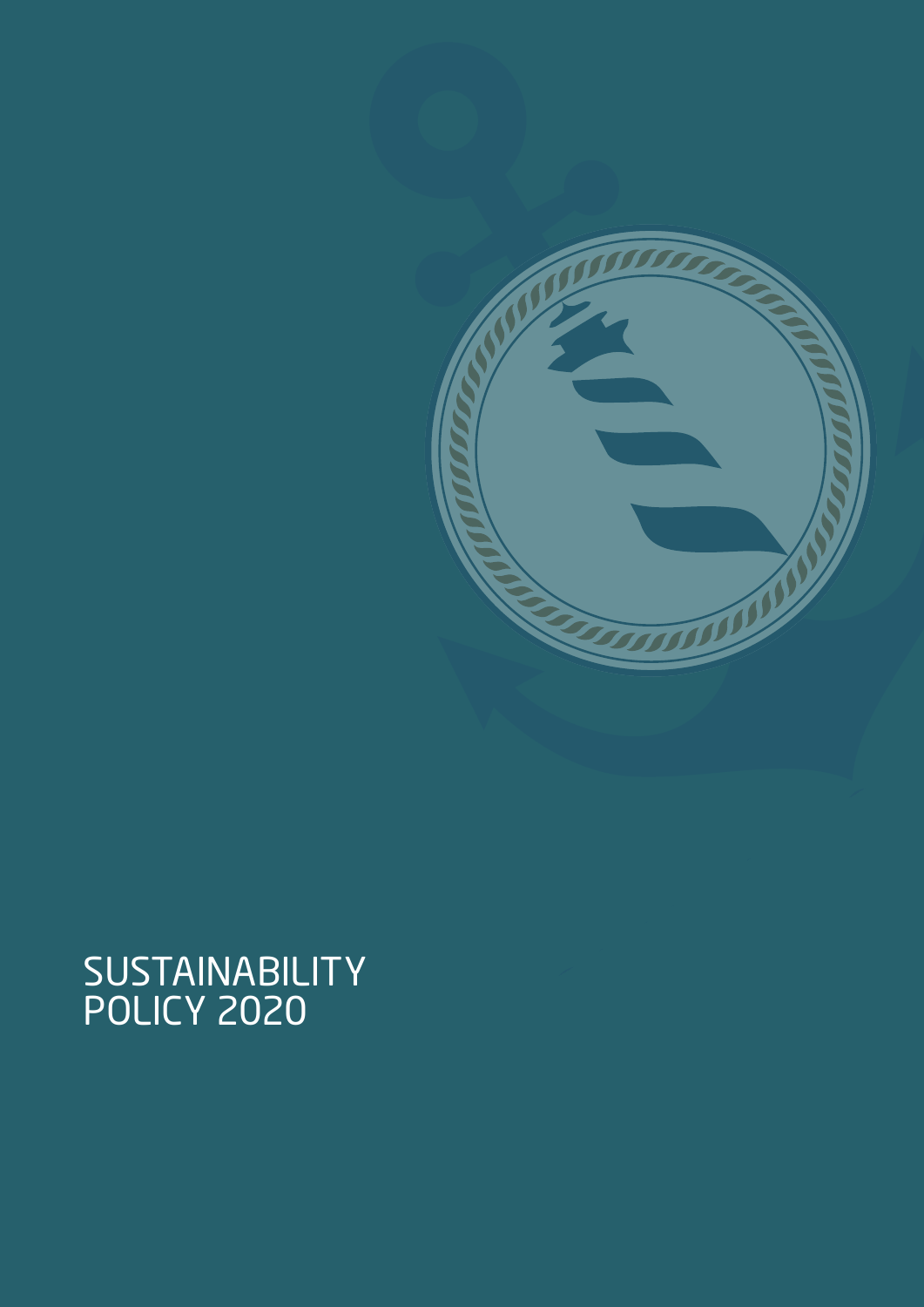

# SUSTAINABILITY POLICY

#### INTRODUCTION

Sustainability lies at the heart of CA Marine' business. We are committed to helping our clients achieve their environmental, social and economic sustainability goals, to enhancing the sustainability of the built environment and to leading the development of our professional community. In our own business activities, we aim to minimise our use of resources, setting clear goals for the reduction of energy and water use and waste sent to landfill.

Our sustainability policy focuses on the areas where we can make most difference. We believe this tailored approach is the most effective way to minimise our negative impacts on the environment and to maximise our positive contribution to society.

This policy document is divided into three parts. The first section provides a statement of our sustainability goals and details of key management roles, monitoring procedures, accreditation and staff training. Section two sets out our internal targets and track record, while section three outlines how our expertise and leadership contribute to a more sustainable built environment.

## GOALS

Our key sustainability goals are to:

- Help our clients achieve their own sustainability objectives in a practical and cost effective way;
- Take a leading role in reducing the negative impacts of our clients' projects on the environment;
- Reduce our carbon footprint;
- Reduce our use of water;
- Reduce waste and increase recycling;
- Prevent pollution of land, air and water from our premises and activities;
- Make sustainable purchasing decisions and procure goods from sustainable sources wherever possible;
- Support environmental and social initiatives in our local communities;
- Comply with and strive to exceed all relevant environmental legislation, regulations and standards.

#### ORGANISATION FOR SUSTAINABILITY

We understand that commitment requires accountability.

Our sustainability management structure sets clear lines of responsibility to ensure we meet our goals.

To meet our sustainability commitments, we have the support of all our staff. Our training and communication policies are designed to ensure all our people are equipped with the knowledge, skills and awareness to meet our sustainability goals.

## ACCREDITATION

CA Marine has a combined health, safety and environmental management system. Our environmental management system is currently undergoing professional certification.

#### INTERNAL MONITORING

The health, safety and environmental management system is monitored and reviewed regularly, at least annually by our internal safety management group.

Our Safety Director, Mauro Avendano, audits the system at all our offices and premises at least once a year.

#### TRAINING

Sustainability is a key theme of induction and ongoing training for all CA Marine' staff, and our graduate training course includes a module run by our head of sustainability.

Each individual's annual training plan is tailored to their professional role while focusing on the requirements of our environmental management system. Our regular continuing professional development sessions cover subjects including current and future legislation, energy, waste, water, sustainable materials, biodiversity, and Lloyds Register updates.